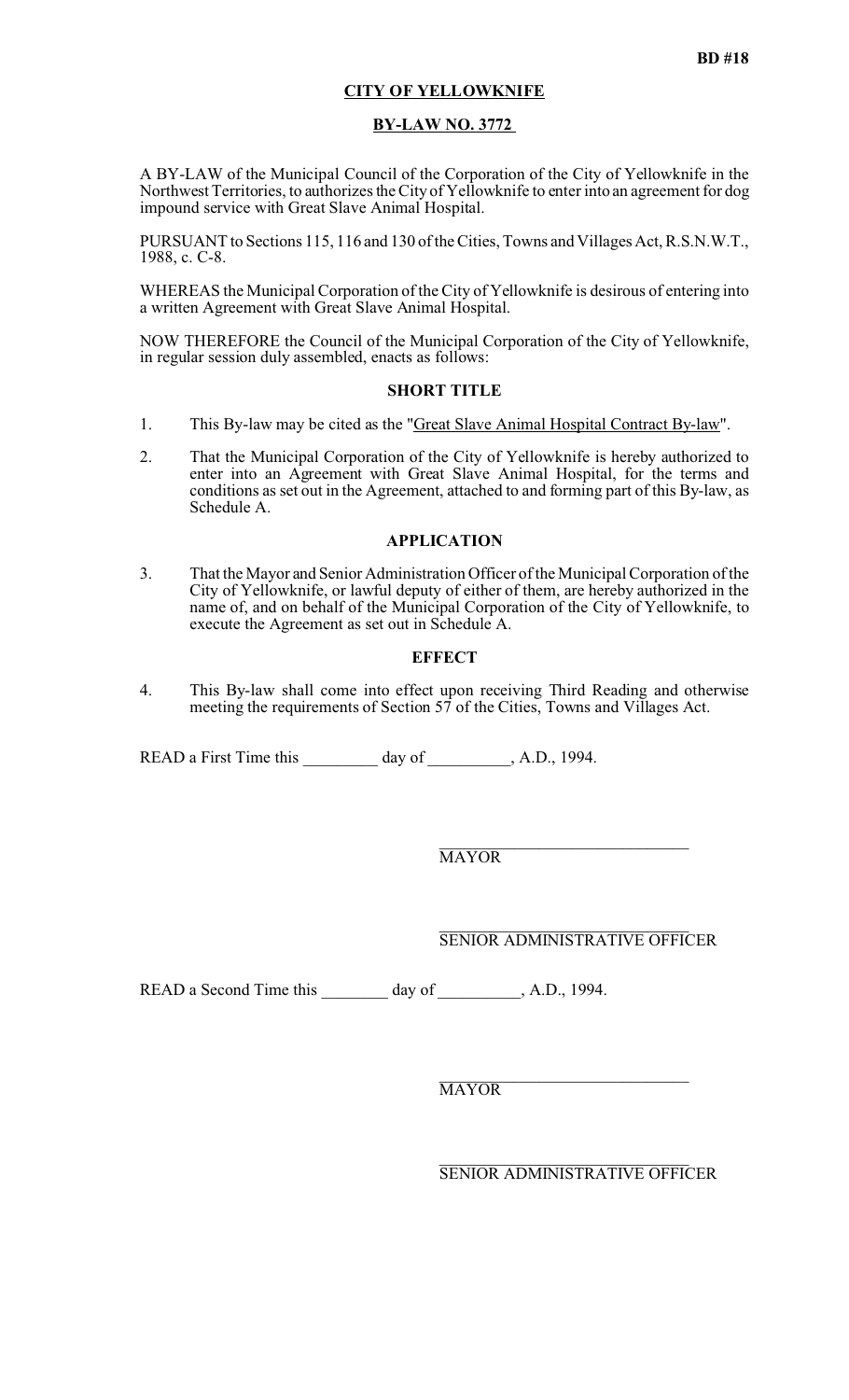READ a Third Time and Finally Passed this \_\_\_\_\_\_\_\_ day of \_\_\_\_\_\_\_\_\_, A.D., 1994.

 $\_$  . The set of the set of the set of the set of the set of the set of the set of the set of the set of the set of the set of the set of the set of the set of the set of the set of the set of the set of the set of the se MAYOR

 $\_$  . The set of the set of the set of the set of the set of the set of the set of the set of the set of the set of the set of the set of the set of the set of the set of the set of the set of the set of the set of the se SENIOR ADMINISTRATIVE OFFICER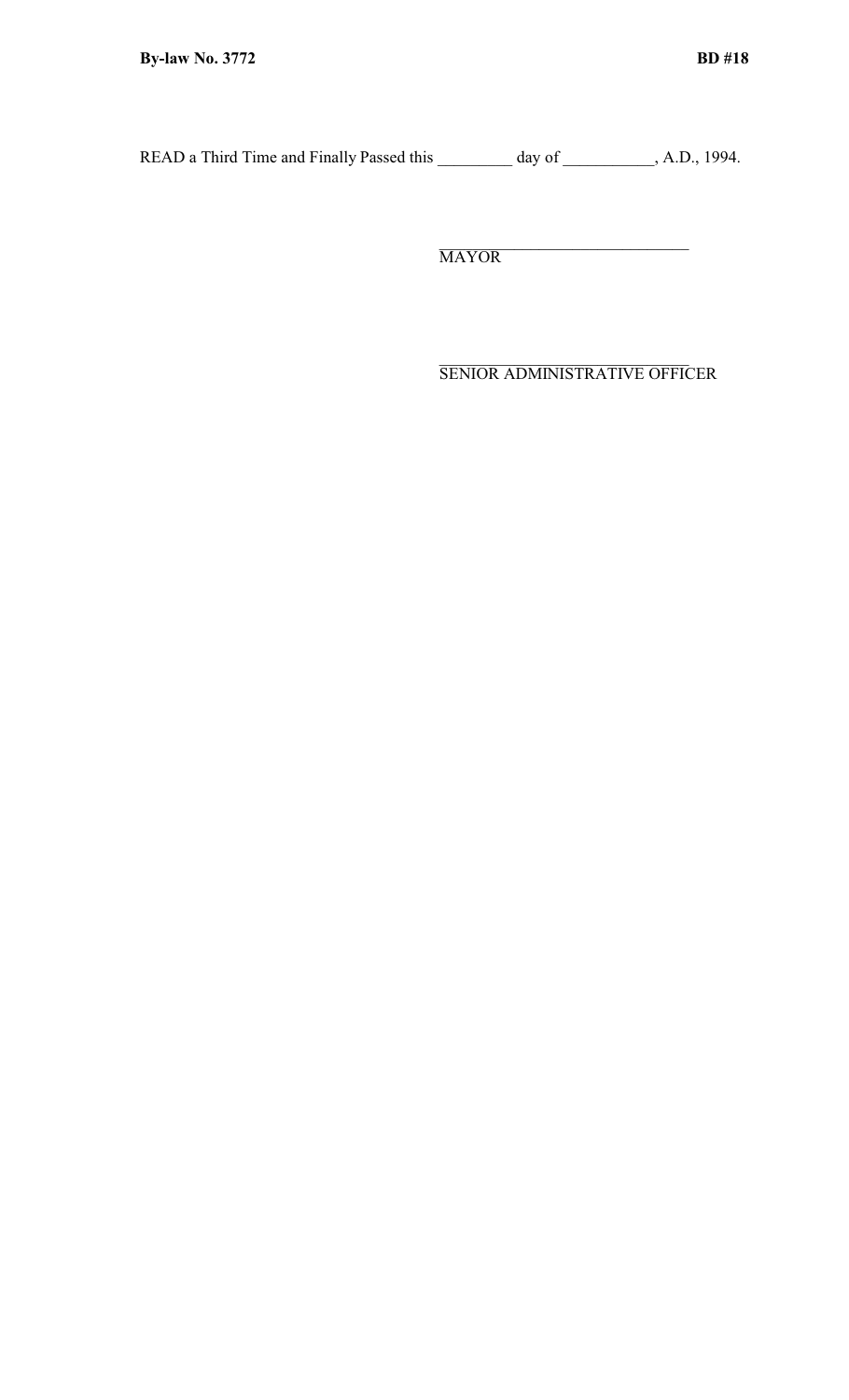# **CITY OF YELLOWKNIFE**

#### **BY-LAW NO. 3772**

#### **SCHEDULE A Page 1**

THIS AGREEMENT made this 1st day of July A.D., 1994

BETWEEN:

THE CITY OF YELLOWKNIFE, a Corporation under the laws of the Northwest Territories,

hereinafter call "the Bailor"

## OF THE FIRST PART

## - AND -

GREAT SLAVE ANIMAL HOSPITAL, a business licenced by the City of Yellowknife, with an office in the City of Yellowknife in the Northwest Territories,

hereinafter call the "Bailee"

## OF THE SECOND PART

WITNESSES that in consideration of the mutual covenants and arrangements herein contained, the parties hereto agree as follows:

 1. For a period of two years from the commencement date of this Agreement, the Bailee shall receive any dogs delivered to him by any person duly authorized in writing by the Bailor to deliver them to:

> the property presently known as Lot 10, Block 503, Kam Lake Subdivision, with the title in Commissioner of the Northwest Territories.

(hereinafter called "the land") and safely keep, shelter and feed them for the Bailor as herein provided.

- 2. The commencement date of this Agreement shall be the 1st day of July, A.D. 1994, or the first day thereafter on which the Bailor through its duly authorized officers or servants has satisfied itself that the Bailee's premises and procedures are fit for the purpose of keeping, sheltering and feeding dogs under the provisions of the Dog By-law.
- 3. For such keeping, sheltering and feeding, the Bailor shall pay the Bailee:
	- (i) effective July 1st, 1994, the sum of \$10.25 per dog day payable at the end of the month during which such services were rendered;
	- (ii) effective July 1st, 1994, a fee for the humane killing of dogs, as required and authorized under this By-law, at the rate of \$15.00 per dog destroyed;
	- (iii) effective July 1st, 1994, a fee for transporting and disposal of dogs humanely killed pursuant to this By-law, at the rate of \$5.00 per carcass or at the discretion of the Bailor, cremation at the rate of \$1.00 per pound of body weight subject to a minimum of \$20.00 per cremation.

The above is subject to the provision that the City will not be responsible for any dog impounded for more than five (5) working days. If a dog must be quarantined under the provisions of Section 25 of the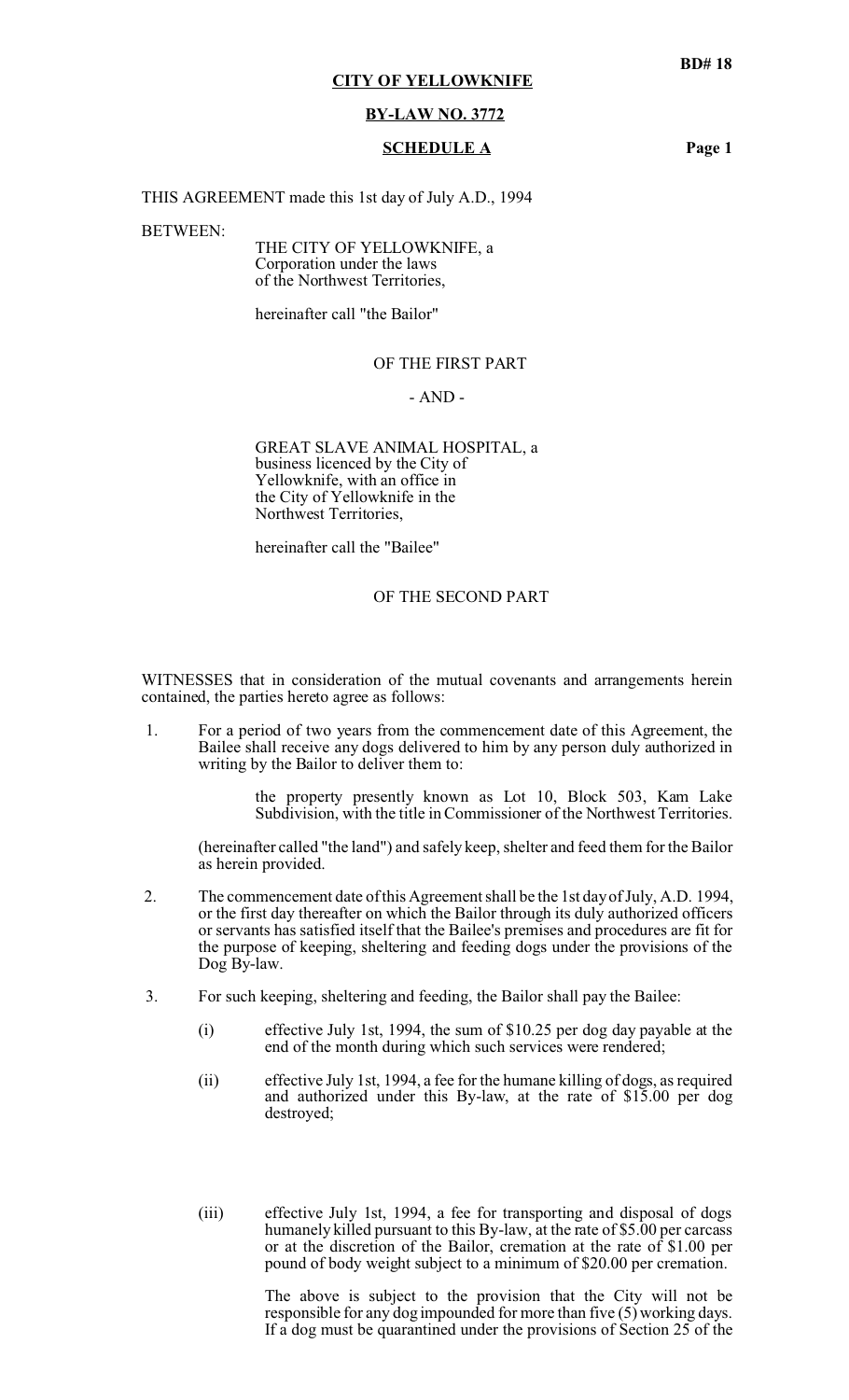Dog By-law, the City will bear the costs of impoundment for five (5) working days and the costs of quarantining for a period of ten (10) days subject to the provisions of Section 25 of the Dog By-law.

- 4. "Dog day" means any calendar day or portion thereof when a dog is kept and cared for by the Bailee pursuant to the terms of this Agreement.
- 5. The Bailee shall designate a place on the land where dogs may be destroyed and any person, duly authorized in writing by the Bailor, may lawfully destroy dogs at that place. Disposal of dog remains shall be the responsibility of the Bailor, his agents or servants. Transportation and disposal of dog remains shall be the responsibility of the Bailee, his agents or servants at a facility authorized by the Bailor.
- 6. The Bailee may, if he decides that any dog should be immunized against distemper, hepatitis, or rabies, immunize the dog and recover the actual costs of immunization from the owner of the dog. If a dog shows signs of being rabid, the Bailee shall destroy the dog. The Bailee shall make all reasonable efforts to confirm the existence of the disease before destroying the dog.
- 7. It is understood and agreed that dogs shall be kept and cared for at the kennels on the land and nowhere else. In the event that any dog received by the Bailee pursuant to the terms of this Agreement, is placed outside the land, without the written permission of the Senior Administrative Officer or his designate, the Bailee shall be deemed to be in breach of this Agreement and shall be liable for any loss of, or injury to, the dog whether or not it results from the negligence of the Bailee, his agents or servants.
- 8. In the event that the Bailor or Bailee fails to perform any of the terms of this Agreement the other party may terminate this agreement upon three (3) months written notification of the intention to terminate.
- 9. The Bailee, his agents or servants, shall not be liable for the death of, or injury to, any dog while in the Bailee's keeping if such dog, when delivered to the Bailee, was not in good physical condition. Without restricting the generality of the foregoing, a dog shall not be in good physical condition if, when delivered to the Bailee, it is under the influence of a tranquillizer or an immobilizing drug. The Bailee shall note, in writing, the physical condition of every dog when received by him.
- 10. The Bailee shall notify the Bailor in writing of any intention materially to alter the premises or the procedures for keeping, sheltering and feeding the dogs.
- 11. The Bailee shall be responsible for the collecting, from any person claiming any dog delivered to the Bailee pursuant to this Agreement, the following:
	- (a) pound fees at the rate as set out in Schedule "A" of the Dog By-law;
	- (b) fines and licence fees, if any, as set out in Schedule "A" of the Dog By-law, and
	- (c) immunization costs, if any.
- 12. Proper records shall be kept by the Bailee and open for inspection by the Bailor.
- 13. All fine, fees and costs collected and copies of records kept shall be remitted monthly by the Bailee to the Bailor.
- 14. Effective July 1, 1994 the Bailee shall be entitled to a monthly payment of twentyseven and a half  $(27.5)$  percent of the amounts set out in Clause 11(a) and Clause 11(b) commencing in the month following that in which the monies collected were remitted to the Bailor.
- 15. Time shall be of the essence in this Agreement.
- 16. The Bailor warrants that any dog delivered to the Bailee pursuant to the terms of this Agreement has been lawfully seized and impounded, and further warrants that the Bailor is entitled to deliver such dog to the Bailee.
- 17. This Agreement shall be governed by the laws of the Northwest Territories.
- 18. The parties hereto shall comply with all laws, Federal, Territorial or Municipal,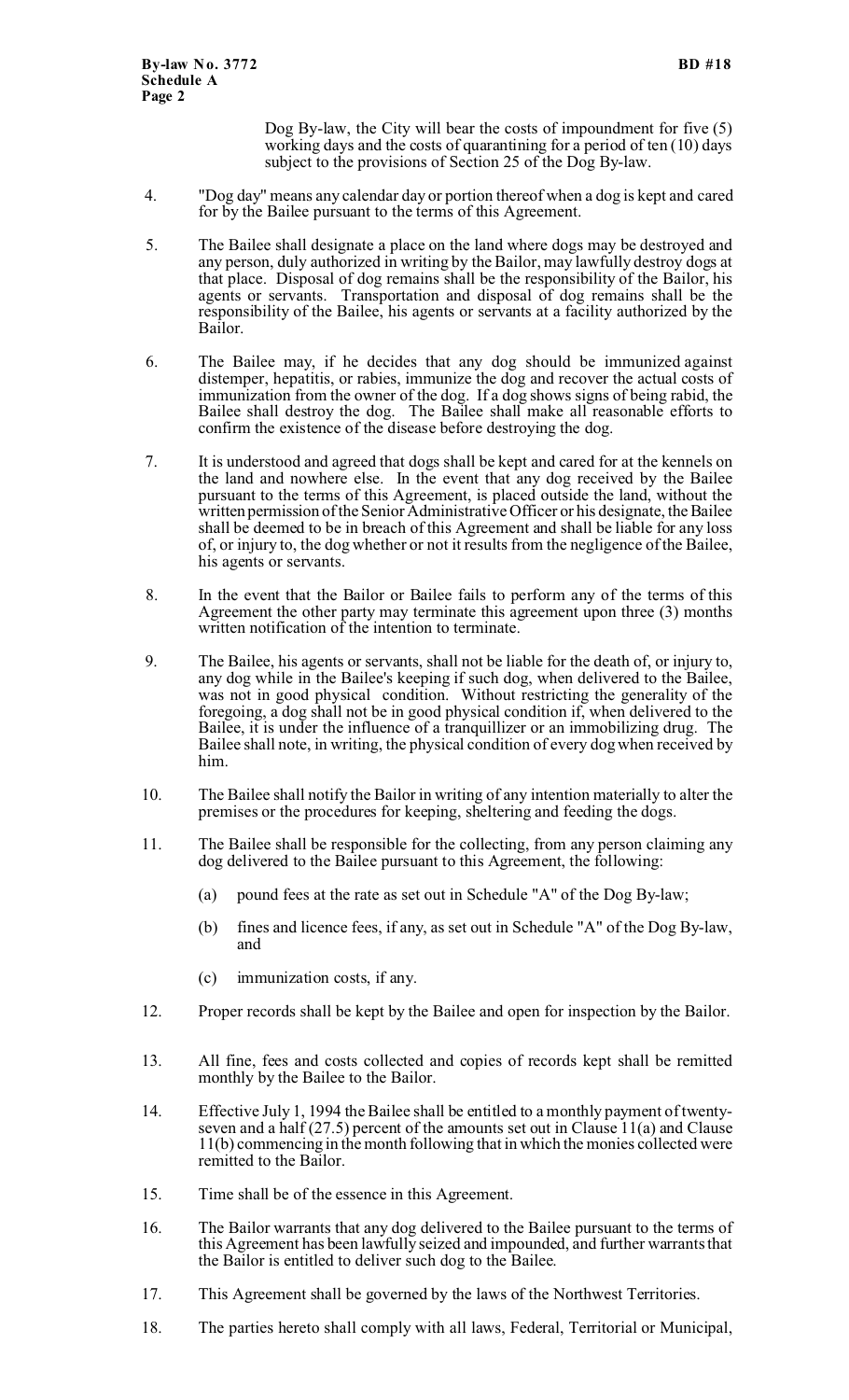pertaining to matters arising out of this Agreement. The Bailee warrants that all health and building laws and regulations applicable to the operation of the kennels located on the land have been, and shall be, complied with.

- 19. The Bailee shall not assign this agreement without the written consent of the City expressed in a By-law.
- 20. This Agreement may be terminated by either party upon three (3) months written notice delivered to the other party at its proper address.
- 21. Renegotiation of the terms and conditions of this Agreement may be proposed by either party upon three (3) months written notice, delivered to the other party at its proper address set out below.
- 22. Notice under this Agreement shall be delivered to the parties at the following addresses:

| The Bailor: | The Senior Administrative Officer<br>City of Yellowknife<br>P.O. Box 580<br>Yellowknife, NT X1A 2N4 |
|-------------|-----------------------------------------------------------------------------------------------------|
| The Bailee: | Great Slave Animal Hospital<br>P.O. Box 2255<br>Yellowknife, NT X1A 2P7                             |

- 23. This Agreement contains the entire agreement between the parties relating to this matter and no representations, warranties, or conditions expressed or implied other than those contained herein shall apply.
- 24. This Agreement shall enure to the benefit of and be binding upon the respective heirs, executors, administrators and assigns of each of the parties hereto.